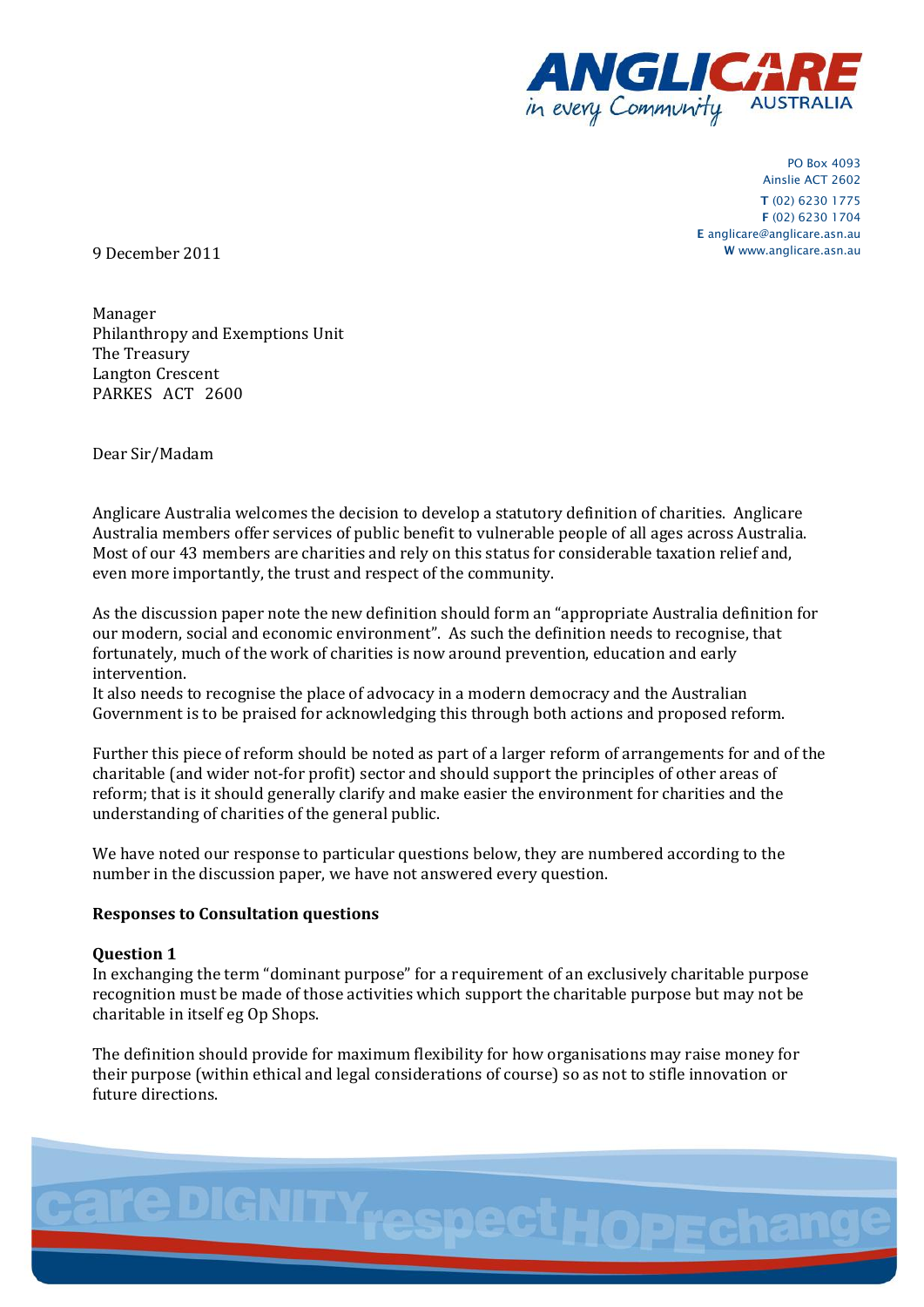# **Question 2**

The view that bodies engaged increasing the viability of charitable institutions through education and support is a useful measure for determining the eligibility of a peak body.

## **Question 3**

We support the idea of judging "sufficient" by numbers as a proportion of the community that could reasonably be expected to benefit from the purpose. The community that could reasonably be expected to benefit must be geographical and well as demographical.

## **Question 5**

It would seem beneficial to codify the fact that "practical utility" can be understood to include social, mental of spiritual benefits. It is further useful to note that the benefit must relate to the stated aims of the entity.

## **Question 7**

The impost upon the Regulator and the uncertainty for existing charities do not make seeking approval in any way acceptable. Good practise should seek to work directly with an entity which is believed to be in contravention rather than make a blanket ruling which captures everyone.

The carrying over of the Presumption of Public Benefit is absolutely vital to this piece of reform working and to its support and position in the raft of other reforms for the not-for-profit sector. Requiring all charities to undergo a demonstration test would be inefficient and talk to the sector (and public) of mistrust.

#### **Question 8**

Assuming that there is not a requirement for all Charities to undergo the demonstration test (see Question 7 response) then the ACNC's role would be one of encouragement to new applicants and to one of regulation and advice for improvement on those existing which do not meet the requirements and then action to remove their charitable status.

#### **Question 9**

Again we would implore that the presumption of Benefits test be carried over and the ATO exercise the courage to tackle those that do not meet it. The public benefit test (that benefit must outweigh any harm) can then be applied in the same way for all charities.

## **Question 10 & 11**

We would support numerous other submissions and current general practice by recommending that the outcome of an activity (that is its purpose) be used as a measure rather than the action itself (that is the output).

#### **Question 12**

We support the extension of the provisions to include political activity for all the reasons described in the paper. We also support the exploration or wording that allows for a general cause (eg alleviation of poverty) to be pursued through political channels.

Anglicave in every communi